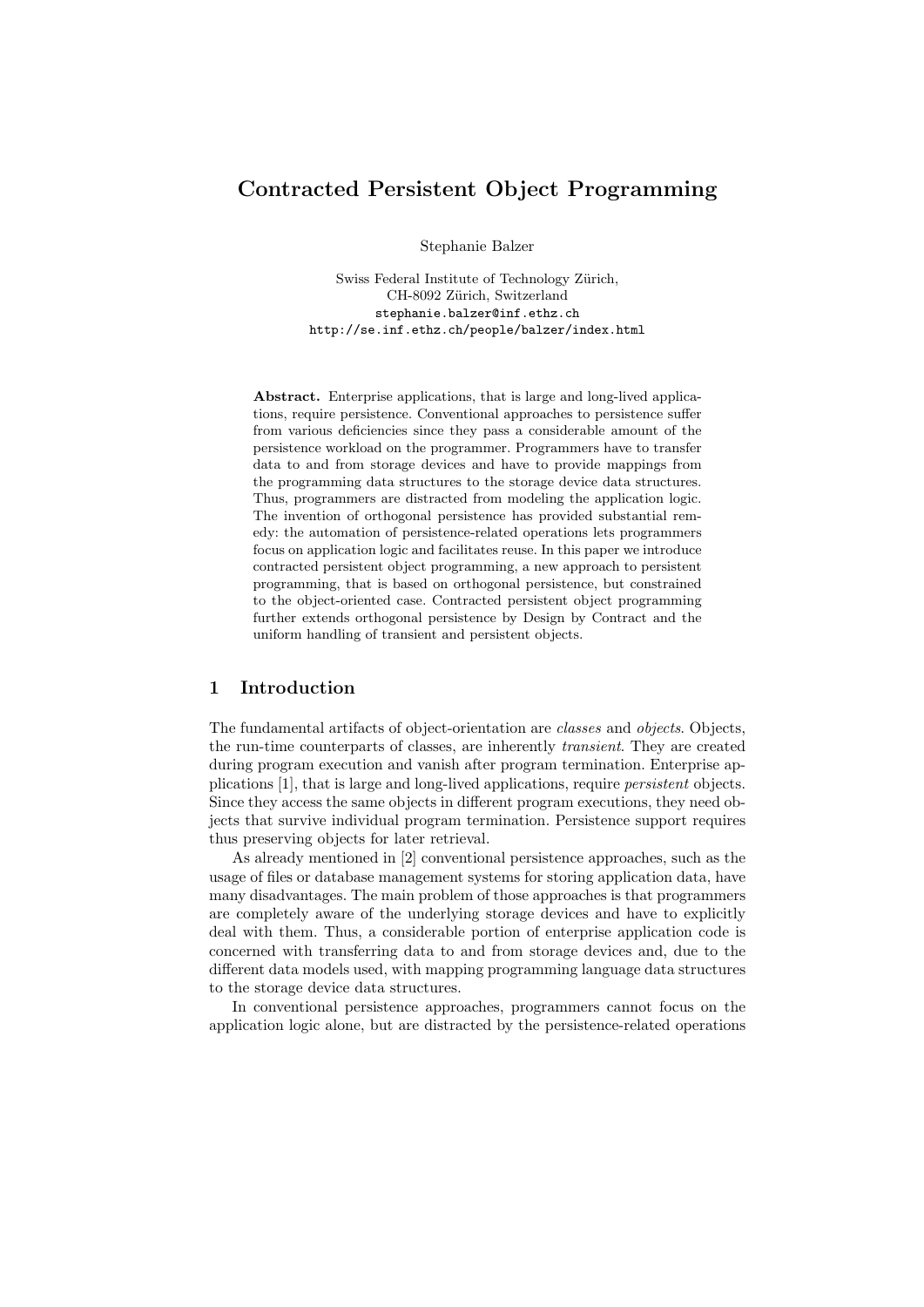#### 2 Stephanie Balzer

they have to carry out. Moreover, the coexistence of persistence-related code and application code hinders reuse: it is difficult to reuse existing application code in a different system without modification, and the smooth transition from one storage device to another is utterly impossible.

The concept of orthogonal persistence (OP), originally introduced in [2] for procedural programming and then applied to object-oriented programming in [3], has defined a fundamentally different approach to persistent programming. The crucial idea of orthogonal persistence is to automate the management of long-term storage in order that programmers can focus on the application logic.

In this paper we describe the main ideas of our research, namely contracted persistent object programming (CPOP). CPOP is based on object-oriented, orthogonal persistence, but pairs it with *Design by Contract* (DBC) [4]. Moreover, CPOP is an attempt to unify the handling of transient and persistent objects by providing the same mechanisms for both of them.

The remainder of this paper is organized as follows: Section 2 provides a short introduction to Design by Contract and an overview of conventional persistence approaches. Section 3 defines orthogonal persistence. Section 4 describes our research area, contracted persistent object programming, and section 5, finally, provides our conclusions.

## 2 Background

### 2.1 Design by Contract

Design by Contract (DBC) [4] is a design methodology that enables the specification of mutual obligations between client and supplier classes. Preconditions are conditions the client has to fulfill in order that the supplier carries out the required operation properly. *Postconditions* are warranties by the supplier on the quality of the operation execution, provided that the preconditions are met. In addition to preconditions and postconditions, DBC also supports invariants. Invariants capture the deeper semantic properties and integrity constraints characterizing the instances of a class.<sup>1</sup>

Contracts capture consistency conditions. In Eiffel, an object-oriented programming language based on DBC (see [5]), contracts are monitored at run-time. Any contract violation signals a constraint violation and consequently results in throwing an exception.

#### 2.2 Conventional Persistence Approaches

Based on [1] we categorize the conventional persistence approaches for objectoriented programming as follows:

<sup>1</sup> To be practical invariants have to hold only at "stable" times, i.e. after object creation and before and after every remote method call.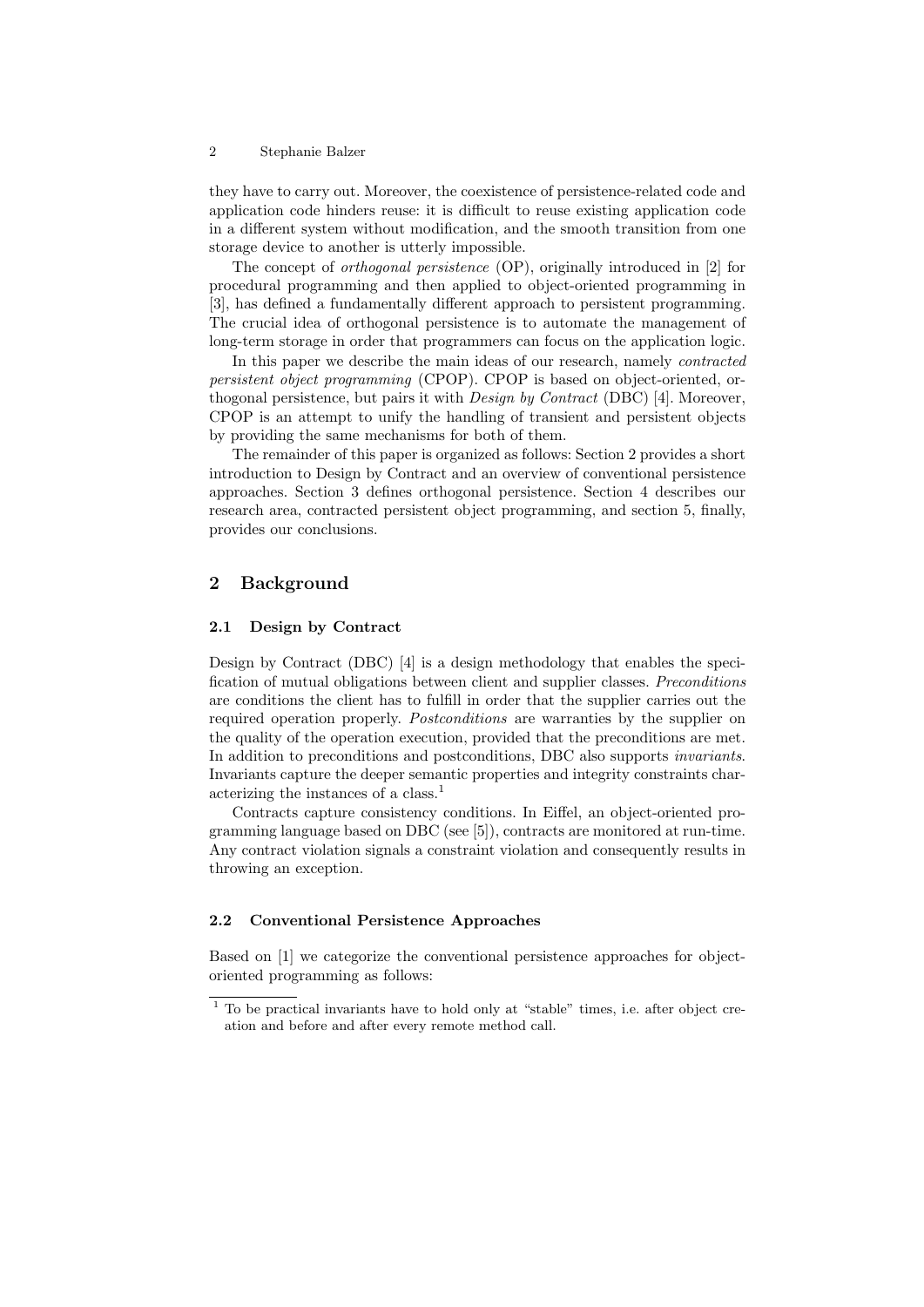- $-$  *Object Serialization:* Mechanism for encoding respectively decoding object graphs into and from binary representations. The mechanism serializes the root of the graph as well as all objects transitively referenced by the root object. Object serialization does not preserve previously common sub-structures, does only provide navigational access to the serialized objects starting from the root object, and does not scale very well. It is consequently only suited for a limited number of cases, such as remote method invocation, where sharing of sub-structures is undesired. Object serialization is a valid complement to a persistence mechanism, but not a replacement thereof.
- Relational Database Interface: Two-tiered architecture consisting of an objectoriented programming language and a relational database management system. Programmers access the underlying database using a well-defined Application Programming Interface (API). The API offers methods for connecting to databases and methods for storing, updating, and retrieving objects. Java provides two complementary APIs: JDBC (Java Database Connectivity) for dynamic SQL operations and SQLJ for statically checked embedded SQL statements (see [6]). Although relational database interfaces provide the persistence facilities an enterprise application needs, they inherently suffer from the impedance mismatch between the object model of the programming language and the relational model of the database. The impedance mismatch will force the programmer to maintain a complex mapping between the two incompatible data structures.
- $-$  *Object Database Interface:* Object database interfaces do not suffer from the impedance mismatch as relational interfaces do. Apart from the easy mapping, however, object database interfaces provide persistence-related operations, such as for deletion or transaction control, that rather defeat persistence independence (see section 3).
- Persistence Frameworks: Persistence frameworks provide a huge selection of persistence facilities, such as access to a wide variety of heterogeneous data sources in case of Java Data Objects (JDO) or distributed persistence in case of Enterprise Java Beans (EJB). Unfortunately, they both do not comply with persistence independence (see section 3) [1].

### 3 Orthogonal Persistence

As defined in [2], [7], [3], [8], [1] persistent programming languages foster programmer productivity by unbanning them from dealing with persistence issues and by promoting reuse. Persistent programming languages comply with the following orthogonal persistence (OP) principles:

 $-$  *Orthogonality:* All data must have the same rights to persistence, irrespective of their type, size, or any other property. This principle keeps the programmer from providing persistence support by hand for those data types the language lacks persistence support. Such handwork is undesirable since it distract the programmer from his actual task, namely implementing the application logic.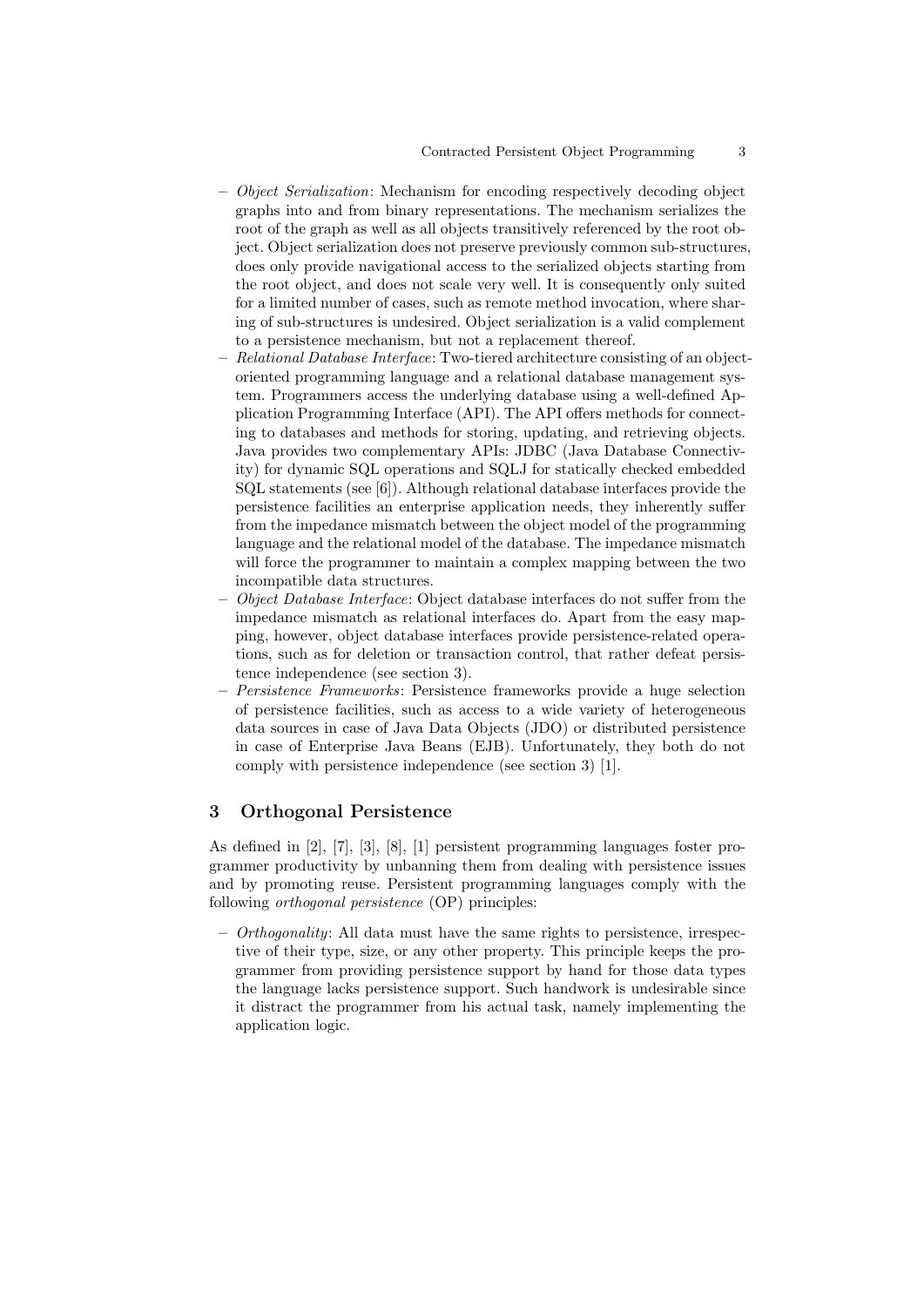- 4 Stephanie Balzer
	- $-$  Transitivity: Whenever data is stored everything that is needed to use that data correctly has to be stored as well. This principle prevents dangling references. Moreover, it assures that stored objects can be correctly interpreted upon retrieval since the principle applies to objects and their classes likewise.
	- $-$  *Persistence Independence:* The semantics of a programming language must not change when introducing persistence except for the fact that data may outlive a single program execution. This principle promotes reuse; code written for a transient context can be easily reused for a persistent context and vice versa.

# 4 Contracted Persistent Object Programming

### 4.1 Definition

For the remainder of this paper we provide the following definitions:

Definition 1. Object persistence is the ability to make run-time objects of an object-oriented program survive program termination<sup>2</sup> .

Definition 2. Contracted persistent object programming (CPOP) achieves object persistence. CPOP complies with the principles of orthogonal persistence (see section 3) and uses Design by Contract (DBC) as its driving force. CPOP also unifies the handling of transient and persistent objects by providing the same mechanisms for both of them.

### 4.2 Consequences of Orthogonality

The orthogonality of contracted persistent object programming has the following consequences:

- Language Completeness: The programming language must provide the full range of persistence mechanisms enterprise applications need. Those mechanisms have to be based on object-orientation and have to be consistent with the concepts of the programming language.
- $-$  Transparency: The persistence mechanisms of the object-oriented programming language must not reveal by what means persistence is achieved. This obviously requires a lot of automation in mapping the persistence mechanisms of the programming language to those provided by the actual underlying storage devices.

 $\frac{2}{1}$  This definition slightly differs from the persistence definition provided in [3] in that we define persistence in relation to the program execution and restrict it to the object-oriented case.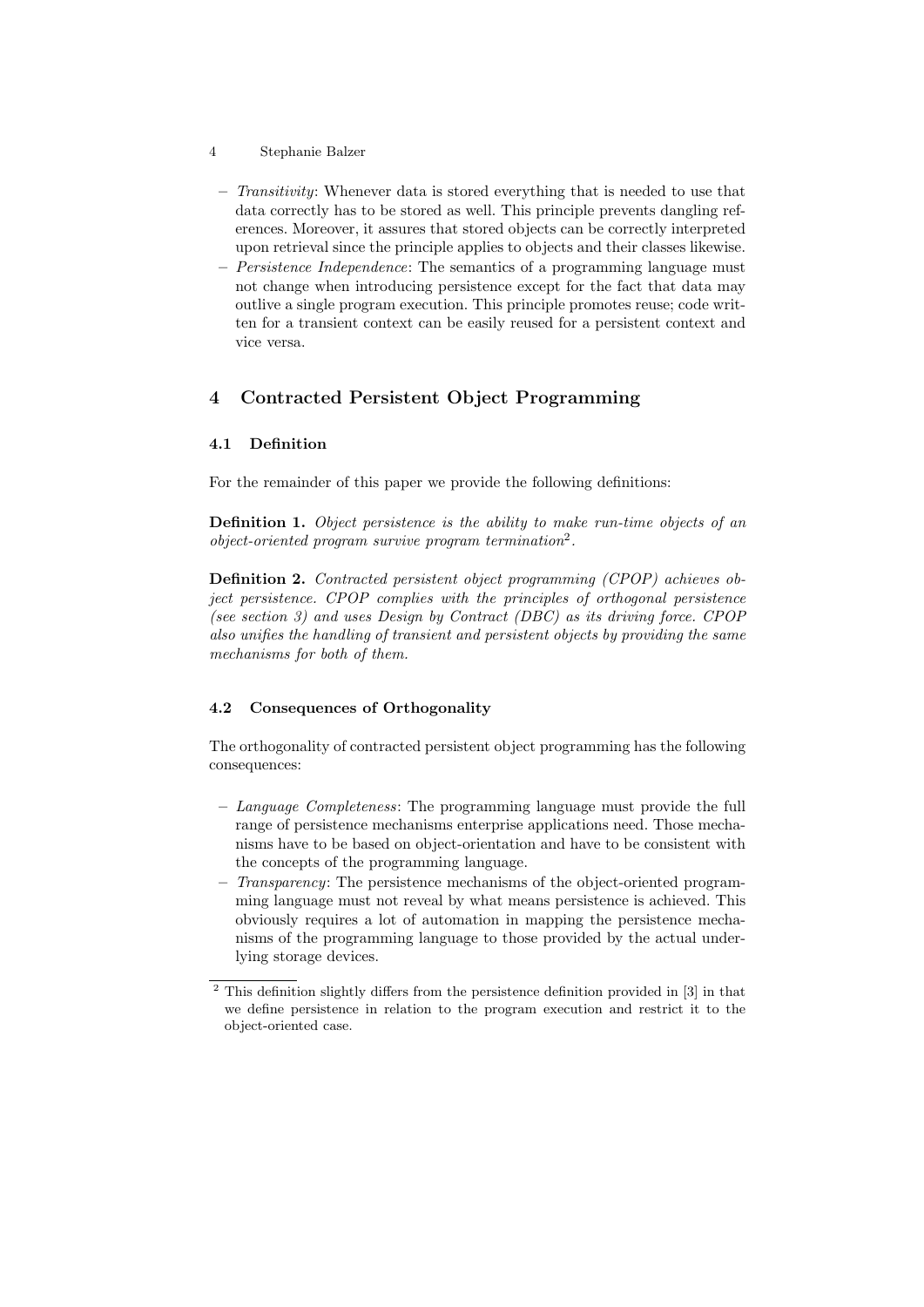#### 4.3 Contracts

Database management systems provide, in addition to type checking, consistency constraint checking. Conventional programming languages, however, only provide type checking. We believe that enterprise applications need the provision of consistency constraint definition and checking at the language level. Since Design by Contract enables the specification and checking of consistency conditions, we require a persistent programming language to support DBC.

The usage of a contract-based, object-oriented programming language such as Eiffel [5] would further facilitate run-time consistency constraint checking, which persistent programming obviously requires [7]. Thus, contracted persistent object programming unites the power of statically typing with run-time consistency checking.

#### 4.4 Uniformity

We believe that persistent programming should strive for as much uniformity as possible in the handling of transient and persistent objects. Consequently, for every mechanism persistent objects require we should ask ourselves whether that mechanism might make sense for transient objects too.

We have found that property-based querying as well as transaction handling have to be available for both transient and persistent objects.

Property-Based Querying Persistent programming typically encompasses not only the storing of data but also their retrieval. We believe, that to be practical, retrieval mechanisms have to be property-based. Consequently, CPOP has to provide property-based querying facilities that enable programmers to specify object sets by indicating the properties all objects within that set have to meet.

Property-based querying makes also sense for transient objects. The provision of such a mechanism would relieve programmers from maintaining references to objects they keep accessing<sup>3</sup> . Property-based querying facilities further could replace existing container data structures such as arrays or hash tables.

Transaction and Recovery As mentioned in [7] the database and programming language communities have different approaches to concurrency control: Whereas the programming languages predominantly use synchronization mechanisms, the database management systems concentrate on parallel mechanisms based on transactions, which are aborted in case of conflicts.

Transactions exhibit the so called ACID properties, that is atomicity, consistency preservation, isolation, and durability [9]. We believe that transient concurrent programming basically needs the same properties, except for the last one,

<sup>&</sup>lt;sup>3</sup> It must be noted that such an approach requires adapting garbage collection: not being referenced does no longer imply "garbage".